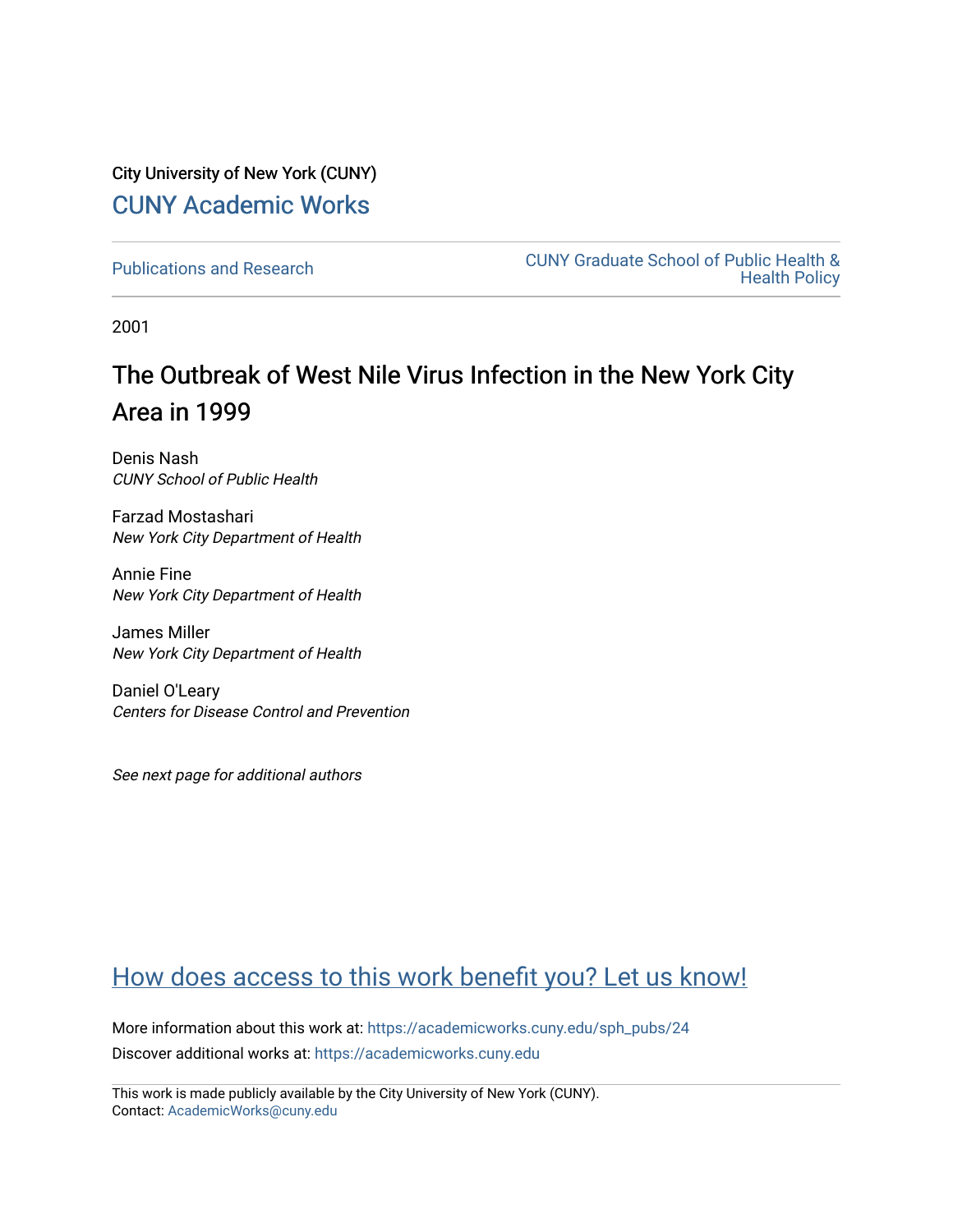## Authors

Denis Nash, Farzad Mostashari, Annie Fine, James Miller, Daniel O'Leary, Kristy Murray, Ada Huang, Amy Rosenberg, Abby Greenberg, Margaret Sherman, Susan Wong, and Marcelle Layton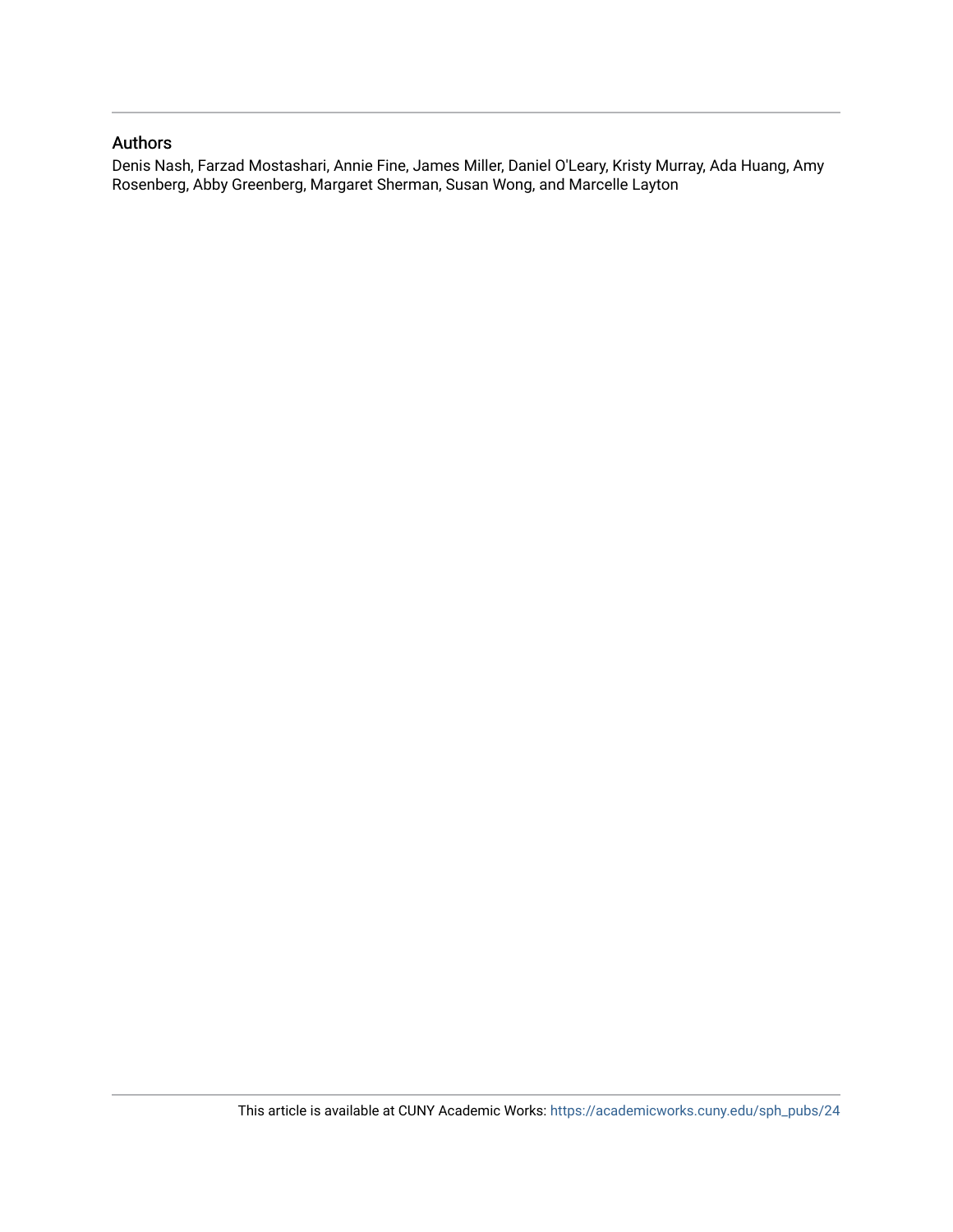# The New England Journal of Medicine

Copyright © 2001 by the Massachusetts Medical Society

**VOLUME 344 IUNE 14, 2001 NUMBER 24** 



### **THE OUTBREAK OF WEST NILE VIRUS INFECTION IN THE NEW YORK CITY AREA IN 1999**

DENIS NASH, PH.D., M.P.H., FARZAD MOSTASHARI, M.D., M.S.P.H., ANNIE FINE, M.D., JAMES MILLER, M.D., M.P.H., DANIEL O'LEARY, D.V.M., KRISTY MURRAY, D.V.M., ADA HUANG, M.D., AMY ROSENBERG, M.D., ABBY GREENBERG, M.D., MARGARET SHERMAN, R.N., SUSAN WONG, PH.D., AND MARCELLE LAYTON, M.D., FOR THE 1999 WEST NILE OUTBREAK RESPONSE WORKING GROUP\*

#### **ABSTRACT**

*Background* In late August 1999, an unusual cluster of cases of meningoencephalitis associated with muscle weakness was reported to the New York City Department of Health. The initial epidemiologic and environmental investigations suggested an arboviral cause.

*Methods* Active surveillance was implemented to identify patients hospitalized with viral encephalitis and meningitis. Cerebrospinal fluid, serum, and tissue specimens from patients with suspected cases underwent serologic and viral testing for evidence of arboviral infection.

*Results* Outbreak surveillance identified 59 patients who were hospitalized with West Nile virus infection in the New York City area during August and September of 1999. The median age of these patients was 71 years (range, 5 to 90). The overall attack rate of clinical West Nile virus infection was at least 6.5 cases per million population, and it increased sharply with age. Most of the patients (63 percent) had clinical signs of encephalitis; seven patients died (12 percent). Muscle weakness was documented in 27 percent of the patients and flaccid paralysis in 10 percent; in all of the latter, nerve conduction studies indicated an axonal polyneuropathy. An age of 75 years or older was an independent risk factor for death (relative risk adjusted for the presence or absence of diabetes mellitus, 8.5; 95 percent confidence interval, 1.2 to 59.1), as was the presence of diabetes mellitus (ageadjusted relative risk, 5.1; 95 percent confidence interval, 1.5 to 17.3).

*Conclusions* This outbreak of West Nile meningoencephalitis in the New York City metropolitan area represents the first time this virus has been detected in the Western Hemisphere. Given the subsequent rapid spread of the virus, physicians along the eastern seaboard of the United States should consider West Nile virus infection in the differential diagnosis of encephalitis and viral meningitis during the summer months, especially in older patients and in those with muscle weakness. (N Engl J Med 2001;344:1807-14.) Copyright © 2001 Massachusetts Medical Society.

N late August 1999, a specialist in infectious diseases contacted the New York City Department of Health about two patients with encephalitis at a hospital in northern Queens. A pre-N late August 1999, a specialist in infectious diseases contacted the New York City Department of Health about two patients with encephalitis at a hospital in northern Queens. A preliminary epidemiologic investigation at t hospitals identified six additional cases of encephalitis. These eight cases occurred among previously healthy persons  $58$  to  $87$  years of age<sup>1</sup> who presented with a febrile illness followed by changes in mental status. All but one had severe muscle weakness. Four had flaccid paralysis requiring ventilatory support, and three were thought to have atypical Guillain–Barré syndrome.<sup>2,3</sup> Hematologic and biochemical tests of patients' cerebrospinal fluid suggested viral infection as the cause.

The eight patients with encephalitis all lived in a 41.6 km2 (16 mi2) area in northern Queens. Interviews with the patients' families revealed no obvious common exposures. However, all patients had reportedly engaged in outdoor activities (e.g., gardening) around their homes in the evenings. An environmental investigation revealed the presence of culex mosquito breeding sites and larvae in many of the patients' yards and neighborhoods. On the basis of these

\*The other members of the Working Group are listed in the Appendix.

From the Communicable Disease Program, New York City Department of Health, New York (D.N., F.M., A.F., J.M., M.L.); the Epidemic Intelligence Service, Epidemiology Program Office, Division of Applied Public Health Training, State Branch (D.N., F.M.), and the Division of Bioterrorism Preparedness (K.M.), Centers for Disease Control and Prevention, Atlanta; the Division of Vector-Borne Infectious Diseases, National Center for Infectious Diseases, Centers for Disease Control and Prevention, Fort Collins, Colo. (D.O.); the Westchester County Department of Health, New Rochelle, N.Y. (A.H., A.R.); the Nassau County Department of Health, Mineola, N.Y. (A.G., M.S.); and the New York State Department of Health, Albany (S.W.). Address reprint requests to Dr. Nash at the New York City Department of Health, HIV/AIDS Surveillance Program, 346 Broadway, Rm. 706, New York, NY 10013, or at dnash@health.nyc.gov.

Other authors were Grant L. Campbell, M.D., Ph.D., John T. Roehrig, Ph.D., and Duane J. Gubler, Sc.D. (Centers for Disease Control and Prevention, Fort Collins, Colo.); Wun-Ju Shieh, M.D., M.P.H., Ph.D., and Sherif Zaki, M.D., Ph.D. (Centers for Disease Control and Prevention, Atlanta); and Perry Smith, M.D. (New York State Department of Health, Albany).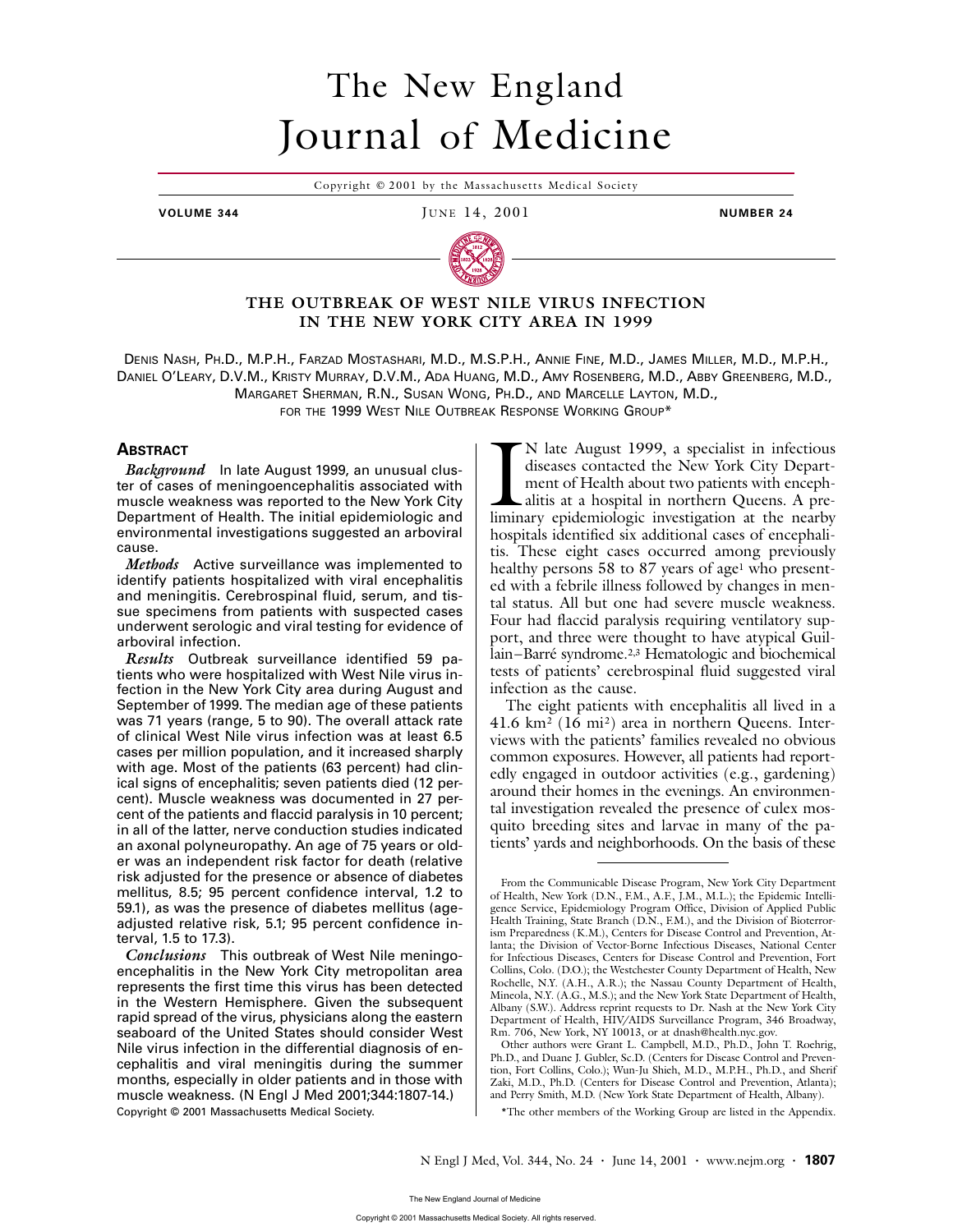findings, an arthropod-borne virus (arbovirus) was suspected as the cause of this cluster of cases of encephalitis.

When specimens were tested for arboviruses that are common in eastern North America, specimens from all eight patients had positive results on enzymelinked immunosorbent assay (ELISA) for IgM antibody against St. Louis encephalitis virus, a common flavivirus that is enzootic in North America. The laboratory, clinical, and epidemiologic data indicated that the outbreak in New York City was most consistent with an outbreak of St. Louis encephalitis, and mosquito-control measures were instituted rapidly.1,4,5

Before and during the investigation of the encephalitis cluster, an epizootic disease associated with the death of substantial numbers of birds was occurring in the New York City area. These deaths were initially assumed to be unrelated to the outbreak in humans, because St. Louis encephalitis virus does not normally kill its avian reservoir hosts. An independent investigation of dead birds by veterinarians and wildlife specialists in September found pathological evidence of multiorgan involvement, including encephalitis, but specimens obtained at necropsy tested negative for common avian pathogens. Four weeks after the recognition of the outbreak in humans, a flavivirus, later identified as West Nile virus, was isolated from tissue specimens obtained from American crows in Westchester County and a Chilean flamingo in a nearby zoo<sup>6</sup> and was subsequently determined to be the common cause of the encephalitis outbreaks among both birds and humans.7,8

West Nile virus belongs to the Japanese encephalitis serogroup of flaviviruses that includes the St. Louis encephalitis, Kunjin, and Murray Valley encephalitis viruses, each of which is antigenically closely related to West Nile virus.<sup>9</sup> This report summarizes the findings of an epidemiologic investigation of the 1999 outbreak of West Nile virus disease in the New York City metropolitan area, which was the first documented occurrence of this virus in the Western Hemisphere.

#### **METHODS**

#### **Surveillance Methods**

Hospitals in New York City and neighboring counties were asked to report any suspected cases of viral infections of the central nervous system. Counties were asked, through weekly broadcast-facsimile alerts, to report all suspected cases. Patients with suspected cases were defined as those who were hospitalized on or after August 1, 1999, with a presumptive diagnosis of viral encephalitis (indicated by fever, altered mental status or other cortical signs, and abnormal findings on analysis of cerebrospinal fluid), aseptic meningitis (fever, meningeal signs, and abnormal findings on analysis of cerebrospinal fluid), or Guillain–Barré syndrome associated with fever. The abnormal findings in cerebrospinal fluid that were considered to be indicative of a viral infection were a protein concentration of at least 40 mg per deciliter or a whitecell count of at least 5 per cubic millimeter, a negative Gram's stain, and a negative bacterial culture.

In addition, active surveillance to identify patients who met the clinical criteria included weekly telephone inquiries to adult and pediatric clinical staff in up to nine specialty areas (e.g., infectious disease and neurology) at each hospital. Specimens of cerebrospinal fluid and serum were requested from patients who met the clinical criteria. A serum specimen obtained during the convalescent phase was requested if an initial specimen, which had been obtained within eight days after the onset of illness from any patient who met the clinical criteria, tested negative for antibodies against West Nile virus. For patients who had been discharged, serum samples from the convalescent phase were obtained during home visits.

#### **Laboratory Methods**

Samples of serum and cerebrospinal fluid were tested with an IgM-capture ELISA and an indirect IgG ELISA for antibodies against the West Nile and St. Louis encephalitis viruses.10,11 In addition, specimens of cerebrospinal fluid and tissue were tested by standard reverse-transcriptase polymerase chain reaction (RT-PCR) and real-time RT-PCR (TaqMan, PE Applied Biosystems, Foster City, Calif.)12; we also attempted to isolate virus from clinical specimens and conducted immunohistochemical analysis of them.13

#### **Definitions**

The finding of any of the following was considered to represent laboratory evidence of recent infection with West Nile virus<sup>14</sup>: the isolation by culture of West Nile virus or the amplification by RT-PCR of West Nile virus RNA from human-tissue specimens; the demonstration of IgM antibodies against West Nile virus in cerebrospinal fluid by IgM-capture ELISA; an increase by more than a factor of four in the titer of neutralizing antibody specific for West Nile virus, as measured by the plaque-reduction neutralization assay in paired serum or cerebrospinal fluid samples obtained at appropriate times; or the detection in a single serum specimen of both IgM and IgG antibodies against West Nile virus on ELISA (and, for IgG, confirmed by a plaque-reduction neutralization assay). Patients with a single serum sample in which only IgM antibodies to West Nile virus were detected were classified as having a probable recent infection. Patients with a single serum specimen in which only IgG antibodies to West Nile virus were detected were also classified as having a probable recent West Nile virus infection acquired in the New York area if the antibodies were confirmed by plaque-reduction neutralization assay to be specific to West Nile virus and if the patient had no history of recent travel to an area where the virus was endemic.

Patients were classified as having hypertension, diabetes mellitus, coronary artery disease, alcoholism, or immunosuppression if a history of these conditions was noted in their medical record. Patients were also classified as having a history of immunosuppression if any of the following conditions were present: cancer, human immunodeficiency virus (HIV) infection, treatment with corticosteroids, or alcoholism. Patients with encephalitis were classified as having muscle weakness if neurologic examinations revealed flaccid paralysis, decreased strength, or hyporeflexia.

#### **Collection and Analysis of Epidemiologic and Clinical Data**

Interviews were conducted with the patients or their proxies to ascertain the epidemiologic and demographic risk factors for arboviral infection. The medical records of all hospitalized patients with laboratory evidence of West Nile virus infection were reviewed with the use of a standardized form for abstracting information from medical charts. If a sign or symptom was not specifically noted in the medical record, it was considered to be absent.

The attack rates of West Nile virus disease per million population, stratified according to age and borough or county, were calculated with the use of 1990 U.S. Census data.15 The crude relative risks and the relative risks adjusted according to the Mantel–Haenszel method were calculated to examine the associations of age, history of immunosuppression, and the presence or absence of coronary artery disease, diabetes, or hypertension with the severity of disease and mortality. Statistical analyses were performed with the use of SAS software for Windows and Macintosh.16,17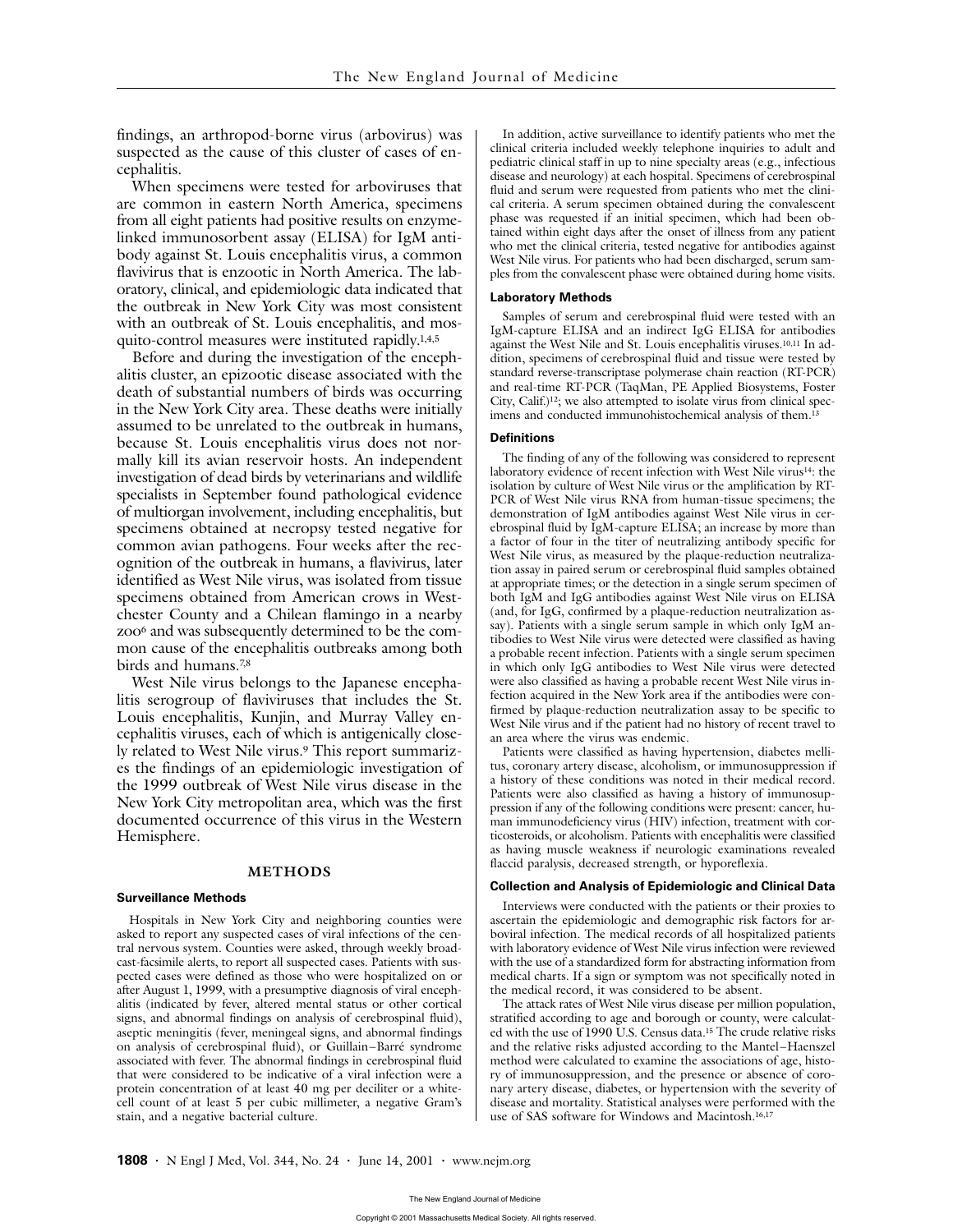#### **RESULTS**

#### **Arboviral Outbreak Surveillance**

Reports on 719 patients with clinical syndromes of meningitis and encephalitis were received by the health departments in New York City (589 patients), Nassau County (70 patients), and Westchester County (60 patients), including 71 patients younger than 18 years old. In 62 of these 719 patients (9 percent), there was laboratory evidence of recent West Nile virus infection. Three of these patients had a mild illness, with symptoms that consisted of only fever and headache, which did not result in hospitalization. This report focuses on the 59 hospitalized patients with West Nile virus infection.

Cerebrospinal fluid specimens were available from 32 of the 59 patients: 30 of these (94 percent) were positive for IgM antibodies against West Nile virus. Serum specimens were also obtained from 29 of the 30 patients with IgM-positive cerebrospinal fluid specimens; all of these serum specimens were IgM-positive. The two patients with IgM-negative cerebrospinal fluid specimens had IgM-positive serum specimens. Of the 19 cerebrospinal fluid specimens that were obtained from patients within eight days after the onset of illness, 17 (89 percent) were positive for IgM antibodies against West Nile virus.

For 27 of the patients, no cerebrospinal fluid specimen was available; viral infection in these patients was confirmed on the basis of the finding of IgM antibodies in the serum. The serologic diagnosis in patients from whom no cerebrospinal fluid specimens had been obtained was confirmed by plaque-reduction neutralization assay. No cases were positive by isolation of virus from brain tissue or cerebrospinal fluid specimens. Among the specimens with sufficient quantity to allow for real-time RT-PCR testing, 16 of 28 cerebrospinal fluid specimens (57 percent) and 4 of 28 serum specimens (14 percent) were positive for West Nile virus genome. In all the patients who died in whom autopsies were performed, the brain tissue was positive for West Nile virus antigen on immunohistochemical analysis, and positive for West Nile virus genome on real-time RT-PCR.

#### **Epidemiologic Characteristics**

The median age of the hospitalized patients was 71 years (range, 5 to 90), and most of them (88 percent) were at least 50 years old (Table 1). The overall attack rate of clinical West Nile virus infection was at least 6.5 cases per million population. The most cases (32) and the highest rate of hospitalization (16.4 per million population) occurred in the New York City borough of Queens. The onset of illness ranged from August 2 through September 24, 1999 (Fig. 1), with the peak of the outbreak occurring in mid-tolate August. The attack rate of clinical infection increased sharply with age, and the attack rate in persons 50 years old or older was almost 20 times as high as that in persons younger than 50 years old (rate ratio, 19.6; 95 percent confidence interval, 17.9 to 21.6). Of the 59 hospitalized patients, 44 resided in New York City, 14 lived in two adjacent counties of New York state, and 1 was a tourist from Canada who arrived in New York City on September 1, departed on September 5 after visiting Queens, and became ill on the airplane (which suggests an incubation period of less than five days).

Interviews were completed with 56 of the 59 patients (95 percent). Only three (5 percent) reported having traveled outside the United States (to Aruba, St. Martin, and Canada) during the month before the onset of illness. Only 18 patients (32 percent) recalled being bitten by mosquitoes during the month before the onset of illness.

#### **Clinical Characteristics**

Of the 59 patients, 37 (63 percent) had encephalitis, 17 (29 percent) had meningitis without encephalitis, and 5 (8 percent) had illness characterized by fever and headache (Table 2). The mean duration of symptoms before hospitalization was 5.3 days. Nearly all the patients presented with fever (90 percent; temperature range, 36.5°C to 40.2°C); other symptoms included weakness (56 percent), nausea (53 percent), vomiting (51 percent), headache (47 percent), altered mental status (46 percent), and stiff neck (19 percent). A rash was reported in 11 patients (19 percent) and was described as an erythematous macular, papular, or morbilliform eruption involving some combination of the neck, the trunk, and the arms and legs.

Underlying chronic medical conditions included hypertension (in 42 percent of the patients), diabetes mellitus (in 20 percent), coronary artery disease (in 20 percent), and a history of known immunosuppression (in 14 percent) (Table 2). The immunosuppression was caused by cancer (in five patients), HIV infection<sup>18</sup> (in one patient), the use of prednisone for asthma (in one patient), and alcoholism (in one patient).

Complete blood counts on admission showed no substantial abnormalities (Table 3). However, the cerebrospinal fluid findings were typical of a viral infection: pleocytosis (mean cerebrospinal fluid whitecell count, 38.2 per cubic millimeter; range, 0 to 525) and an elevated protein concentration (mean, 104.2 mg per deciliter; range, 38 to 899).

Computed tomographic scans of the brain were obtained for 43 patients (73 percent); they showed no evidence of acute disease (Table 4). Magnetic resonance imaging of the brain was performed in 16 patients (27 percent); in 5 of these patients (31 percent), the scans showed an enhancement of the leptomeninges, the periventricular areas, or both.

Muscle involvement was documented by neurologic examination as decreased muscle strength (in 27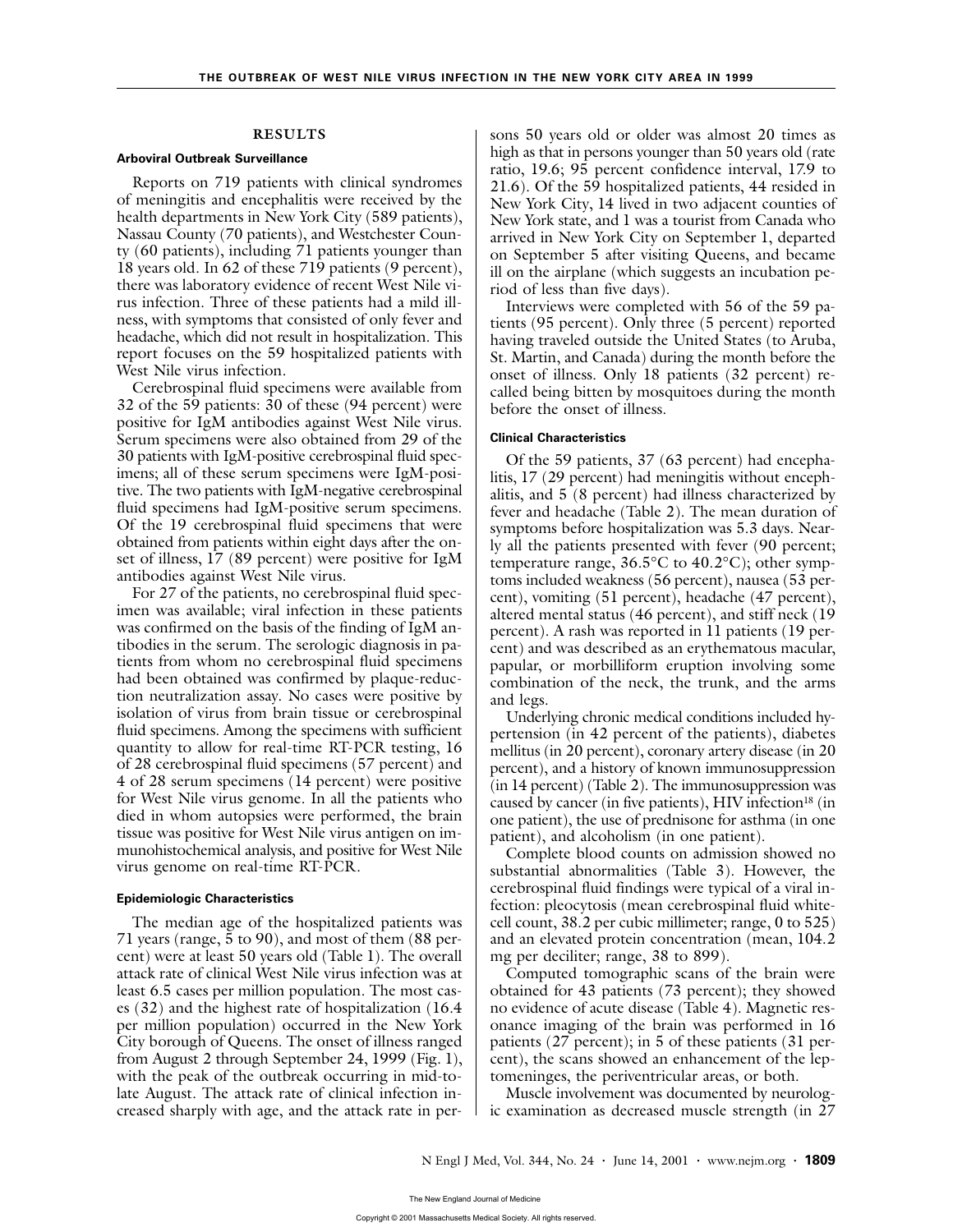| <b>CHARACTERISTIC</b>          | No. OF<br><b>PATIENTS</b><br>(%) | <b>POPULATION</b><br>AT RISK* | <b>RATE OF INFECTION</b><br>PER MILLION<br><b>POPULATION</b> | <b>RATE RATIO</b><br>(95% CI) t |
|--------------------------------|----------------------------------|-------------------------------|--------------------------------------------------------------|---------------------------------|
| Age $(yr)$                     |                                  |                               |                                                              |                                 |
| $0 - 19t$                      | 2(3)                             | 2,324,081                     | 0.9                                                          | 1.0                             |
| $20 - 29$                      | 1(2)                             | 1,553,981                     | 0.6                                                          | $0.8(0.2-3.7)$                  |
| $30 - 39$                      | 3(5)                             | 1,549,111                     | 1.9                                                          | $2.3(1.1-4.6)$                  |
| $40 - 49$                      | 1(2)                             | 1,177,190                     | 0.8                                                          | $1.0(0.2-4.9)$                  |
| $50 - 59$                      | 9(15)                            | 867,331                       | 10.4                                                         | $12.1(9.1-15.9)$                |
| $60 - 69$                      | 13(22)                           | 814,838                       | 16.0                                                         | $18.5(15.2-22.6)$               |
| $70 - 79$                      | 18(31)                           | 534,785                       | 33.7                                                         | $39.1(33.8 - 45.3)$             |
| $\geq 80$                      | 12(20)                           | 281,054                       | 42.7                                                         | $49.6(40.1-61.5)$               |
| Age category (yr)              |                                  |                               |                                                              |                                 |
| $\geqslant 50$                 | 52(88)                           | 2,498,008                     | 20.8                                                         | $19.6(17.9-21.6)$               |
| $501$                          | 7(12)                            | 6,604,363                     | 1.1                                                          | 1.0                             |
| Sex                            |                                  |                               |                                                              |                                 |
| Male                           | 31(53)                           | 4,289,988                     | 7.2                                                          | $1.2(1.0-1.6)$                  |
| Female <sup>+</sup>            | 28 (47)                          | 4,812,383                     | 5.8                                                          | 1.0                             |
| Race                           |                                  |                               |                                                              |                                 |
| White                          | 41(69)                           | 5,983,901                     | 6.9                                                          | $2.4(1.3-4.4)$                  |
| Nonwhitet                      | 9(15)                            | 3,118,470                     | 2.9                                                          | 1.0                             |
| Unknown                        | 9(15)                            |                               |                                                              |                                 |
| Borough or county of residence |                                  |                               |                                                              |                                 |
| New York City                  |                                  |                               |                                                              |                                 |
| Brooklyn (Kings)‡              | 3(5)                             | 2,300,664                     | 1.3                                                          | 1.0                             |
| <b>Bronx</b>                   | 9(15)                            | 1,203,789                     | 7.5                                                          | $5.7(4.1 - 8.0)$                |
| Manhattan                      | 1(2)                             | 1,487,536                     | 0.7                                                          | $0.5(0.1-2.8)$                  |
| Oueens                         | $32(54)$ §                       | 1,951,599                     | 16.4                                                         | $12.6(11.4-13.9)$               |
| Staten Island (Richmond)       | $\Omega$                         | 379,999                       | 0.0                                                          |                                 |
| New York State                 |                                  |                               |                                                              |                                 |
| Nassau                         | 6(10)                            | 1,287,348                     | 4.7                                                          | $3.6(2.3-5.7)$                  |
| Westchester                    | 8(14)                            | 874,866                       | 9.1                                                          | $7.0(4.9-10.1)$                 |
|                                |                                  |                               |                                                              |                                 |

**TABLE 1.** DEMOGRAPHIC CHARACTERISTICS OF 59 PATIENTS HOSPITALIZED WITH WEST NILE VIRUS INFECTION IN THE NEW YORK CITY AREA IN 1999 AND POPULATION ATTACK RATES.

\*Population figures are from the 1990 U.S. Census.

†CI denotes confidence interval.

‡This group served as the reference population.

§This group includes a Canadian tourist who became ill after visiting relatives in Queens.

percent of patients) and hyporeflexia (in 32 percent) and was more common among the patients with encephalitis. Diffuse, flaccid paralysis occurred in 10 percent of the patients, with no discernible ascending or descending pattern of progression. Abnormal findings consistent with an axonal polyneuropathy were noted in 8 of the 10 patients who underwent electrophysiologic testing, with decreased nerve conduction velocity of motor or sensory nerves or both and diminished compound muscle action potentials and fibrillation potentials on electromyography.

Among the 589 patients with suspected West Nile virus infection reported in New York City, those with encephalitis accompanied by muscle weakness were more likely to be seropositive for West Nile virus (27 percent) than were patients with encephalitis alone (14 percent) or aseptic meningitis (6 percent) (P for trend  $\leq 0.001$ ).

#### **Factors Predictive of Disease Severity and Prognosis**

The analyses of potential risk factors for severe disease (defined as encephalitis with muscle weakness) and death are shown in Table 5. Only an age of 75 years or older was associated with a significantly higher likelihood of having encephalitis with muscle weakness (relative risk, 2.7; 95 percent confidence interval, 1.3 to 5.8). Of the 59 patients, 7 died, for an overall case fatality rate of 12 percent. Among the patients with encephalitis who also had muscle weakness, the case fatality rate was 30 percent, with six of the seven deaths occurring in patients with encephalitis and muscle weakness. An age of 75 years or older was the factor most strongly associated with death (relative risk adjusted for the presence or absence of diabetes mellitus, 8.5; 95 percent confidence interval, 1.2 to 59.1). The presence of diabetes mellitus was also significantly associated with death, even after adjustment for age (age-adjusted relative risk, 5.1; 95 percent confidence interval, 1.5 to 17.3).

#### **Pathological Findings**

Autopsy reports on the four patients from New York City who died, as well as immunohistochemical analysis of cortical tissue, showed only minimal evi-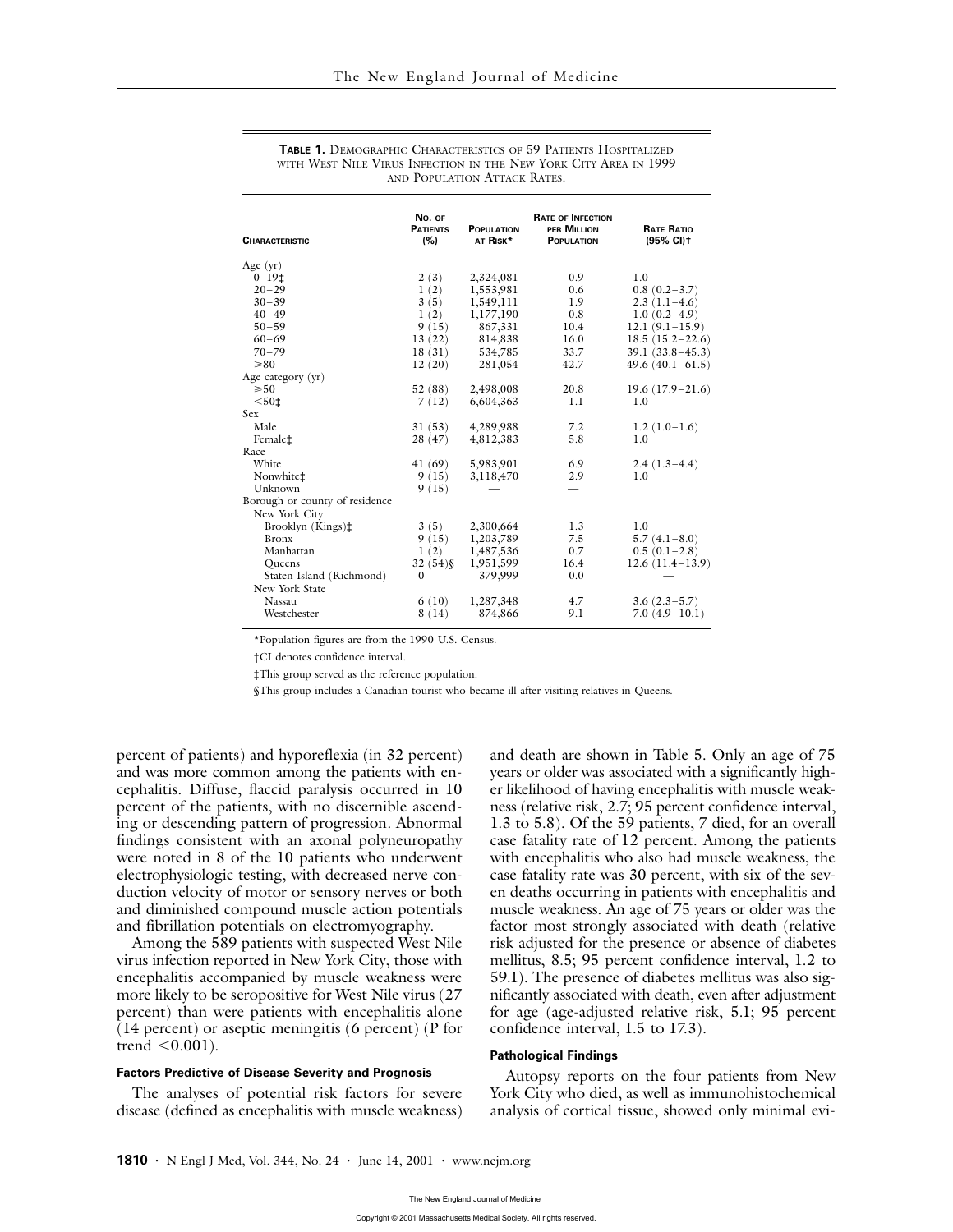

Week of Onset of Illness

**Figure 1.** Numbers of Patients Hospitalized with West Nile Virus Infection (Epidemic Curve) in the New York City Metropolitan Area in 1999.

Hatched boxes represent patients who resided in New York City, and light gray boxes represent patients who resided in other parts of New York State.

dence of viral inflammation in brain tissue.13 Evidence of West Nile virus infection was more likely to be found in the brain stem than in other sites in the brain or in extraneural tissue. In the most severe case, there was evidence of scattered microglial nodules; perivascular and perineuronal inflammation, primarily confined to the medulla and the cranial-nerve roots, was also present.19 One patient was found on postmortem examination to have hemorrhagic pancreatitis. Autopsy did not reveal evidence of hepatitis or myocarditis.

**TABLE 2.** CLINICAL CHARACTERISTICS OF 59 PATIENTS HOSPITALIZED WITH WEST NILE VIRUS INFECTION IN THE NEW YORK CITY AREA IN 1999.

| <b>CHARACTERISTIC</b>                                                                                                                                                                                                                                                                                                          | No. OF<br>Patients (%)                                                                                                                                                                            |
|--------------------------------------------------------------------------------------------------------------------------------------------------------------------------------------------------------------------------------------------------------------------------------------------------------------------------------|---------------------------------------------------------------------------------------------------------------------------------------------------------------------------------------------------|
| Syndromes                                                                                                                                                                                                                                                                                                                      |                                                                                                                                                                                                   |
| Encephalitis<br>With weakness<br>Without weakness<br>Aseptic meningitis without encephalitis<br>Fever and headache                                                                                                                                                                                                             | 20(34)<br>17(29)<br>17(29)<br>5(8)                                                                                                                                                                |
| Signs and symptoms                                                                                                                                                                                                                                                                                                             |                                                                                                                                                                                                   |
| Fever (temperature $>37.8$ °C)<br>Weakness<br>Nausea<br>Vomiting<br>Headache<br>Altered mental status<br>Diarrhea<br>Rash<br>Cough<br>Stiff neck<br>Myalgia<br>Arthralgia<br>Photophobia<br>Tremor<br>Slurred speech<br>Abdominal pain<br>Focal sensory change<br>Pharyngitis<br>Conjunctivitis<br>Seizures<br>Lymphadenopathy | 53 (90)<br>33 (56)<br>31(53)<br>30(51)<br>28 (47)<br>27(46)<br>16(27)<br>11 (19)<br>11(19)<br>11(19)<br>10(17)<br>9(15)<br>8(14)<br>7(12)<br>5(8)<br>4(7)<br>4(7)<br>3(5)<br>2(3)<br>2(3)<br>1(2) |
| <b>Medical history</b>                                                                                                                                                                                                                                                                                                         |                                                                                                                                                                                                   |
| Hypertension<br>Diabetes<br>Coronary artery disease<br>Known immunosuppression<br>Dementia<br>Head trauma                                                                                                                                                                                                                      | 25(42)<br>12(20)<br>12(20)<br>8(14)<br>3(5)<br>2(3)                                                                                                                                               |

**TABLE 3.** SELECTED LABORATORY RESULTS FOR 59 PATIENTS HOSPITALIZED WITH WEST NILE VIRUS INFECTION IN THE NEW YORK CITY AREA IN 1999.

| <b><i>VARIABLE</i></b>                          | $Mean$ $\pm$ SD   | <b>RANGE</b>   | <b>NORMAL</b><br><b>RANGE</b> |
|-------------------------------------------------|-------------------|----------------|-------------------------------|
| <b>Blood</b>                                    |                   |                |                               |
| White-cell count $(\times 10^{-3}/\text{mm}^3)$ | $10.4 \pm 4.9$    | $2.3 - 30.8$   | $3.2 - 9.8$                   |
| Hemoglobin $(g/dl)$                             | $13.5 \pm 1.7$    | $9.0 - 16.7$   | $11.5 - 18.0$                 |
| Hematocrit (%)                                  | $39.1 \pm 6.0$    | $10.2 - 50.2$  | $33.0 - 49.0$                 |
| Lymphocytes (%)                                 | $14.1 \pm 7.3$    | $3.0 - 38.0$   | >25.0                         |
| Cerebrospinal fluid                             |                   |                |                               |
| Interval between onset and<br>collection (days) | $9.3 \pm 7.2$     | $0 - 24$       |                               |
| Protein $(mg/dl)$                               | $104.2 \pm 117.2$ | $38.0 - 899.0$ | $15.0 - 50.0$                 |
| White-cell count (per mm <sup>3</sup> )         | $38.2 \pm 11.6$   | $0 - 525$      | $0 - 10$                      |
| Lymphocytes $(\%)$                              | $47.4 \pm 29.0$   | $4.0 - 92.0$   | $63.0 - 99.0$                 |
| Glucose $(mg/dl)$                               | $79.8 \pm 20.9$   | $46.0 - 143.0$ | $40.0 - 80.0$                 |
|                                                 |                   |                |                               |

N Engl J Med, Vol. 344, No. 24 **·** June 14, 2001 **·** www.nejm.org **· 1811**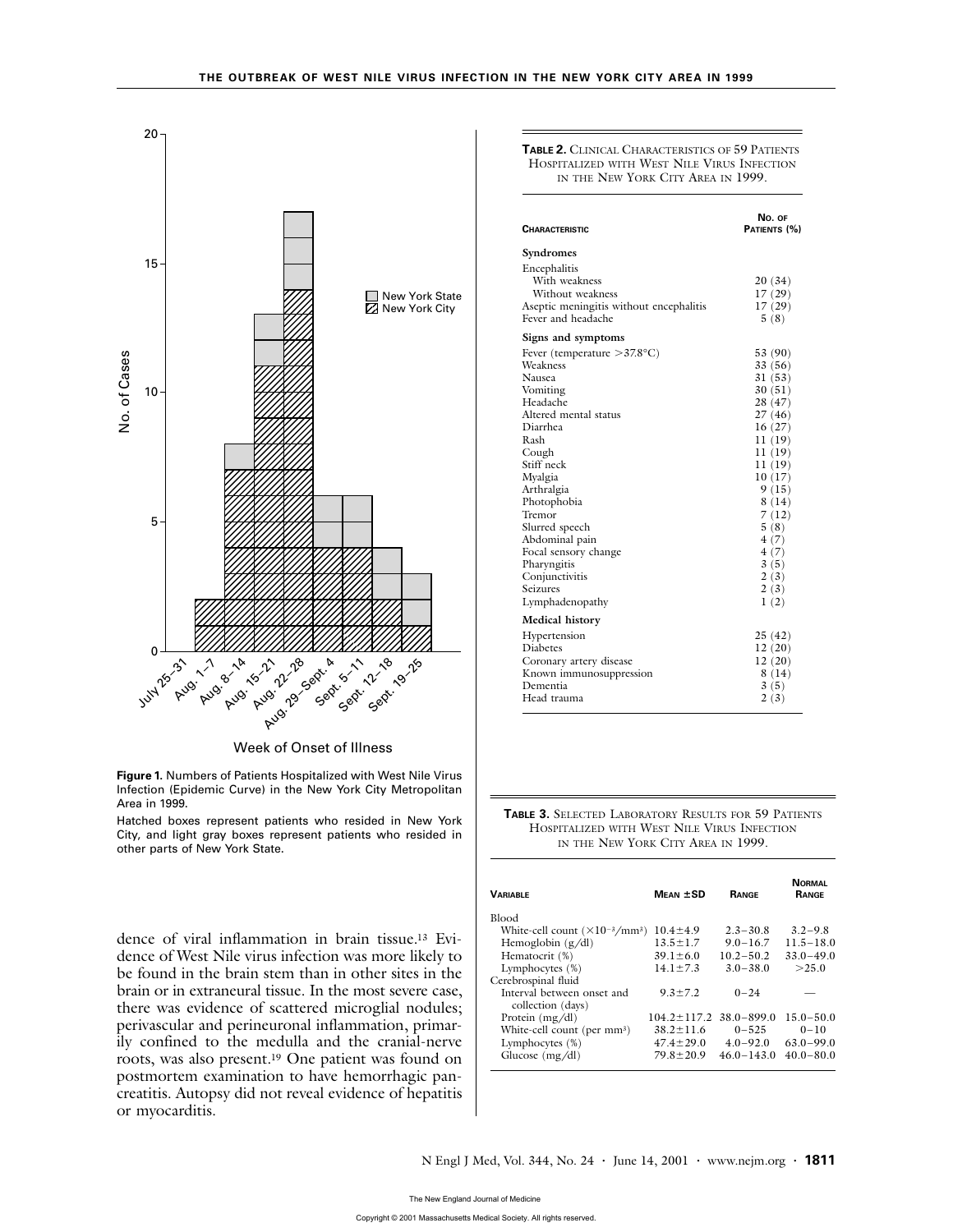#### **TABLE 4.** HOSPITAL COURSE IN 59 PATIENTS WITH WEST NILE VIRUS INFECTION IN THE NEW YORK CITY AREA IN 1999, ACCORDING TO CLINICAL PRESENTATION<sup>\*</sup>

| <b><i>VARIABLE</i></b>                                                                                                                                                                                                                                                                                                                                                                                                                                                                                                                                                                                                                                                    | <b>A</b> LL<br><b>PATIENTS</b><br>(N=59) | <b>PATIENTS</b><br><b>WITH</b><br><b>ENCEPHALITIS</b><br>$(N=37)$                                                                                                                                                                                                                                                                                                                                                                                                                                                                   | <b>PATIENTS</b><br><b>WITH</b><br><b>MENINGITIS</b><br>OR OTHER<br><b>SYMPTOMS</b><br>$(N = 22)$                                                                           |
|---------------------------------------------------------------------------------------------------------------------------------------------------------------------------------------------------------------------------------------------------------------------------------------------------------------------------------------------------------------------------------------------------------------------------------------------------------------------------------------------------------------------------------------------------------------------------------------------------------------------------------------------------------------------------|------------------------------------------|-------------------------------------------------------------------------------------------------------------------------------------------------------------------------------------------------------------------------------------------------------------------------------------------------------------------------------------------------------------------------------------------------------------------------------------------------------------------------------------------------------------------------------------|----------------------------------------------------------------------------------------------------------------------------------------------------------------------------|
|                                                                                                                                                                                                                                                                                                                                                                                                                                                                                                                                                                                                                                                                           |                                          | no./total no. (%)                                                                                                                                                                                                                                                                                                                                                                                                                                                                                                                   |                                                                                                                                                                            |
| CT scanning results<br>Normal<br>Atrophy or ischemic changes<br>Evidence of acute disease<br>MRI results<br>Normal<br>Atrophy or ischemic changes<br>Meningeal enhancement<br>Abnormal cranial nerve function<br>Motor examination findings<br>Abnormal strength<br>Flaccid paralysis<br>Abnormal deep tendon reflexes<br>Hyporeflexia<br>Hyperreflexia<br>Electromyelography and nerve<br>conduction study results<br>Axonal neuropathy<br>Admitted to intensive care unit<br>Respiratory symptoms<br>Required oxygen<br>Required mechanical ventilation 10/59 (17) 9/37 (24)<br>Treatments<br>Plasmapheresis<br>Intravenous immune globulin<br>Antibiotics<br>Acyclovir | 0/43<br>8/10(80)                         | 27/43(63)16/31(52)11/12(92)<br>$16/43$ (37) $15/31$ (48) $1/12$ (8)<br>0/31<br>$5/16$ (31) $5/13$ (38)<br>$6/16$ (38) $4/13$ (31)<br>$5/16(31)$ $4/13(31)$<br>$13/59(22)$ $11/37(30)$<br>$16/59$ (27) $12/37$ (32)<br>$6/59(10)$ $4/37(11)$<br>$23/59$ (39) $16/37$ (43)<br>19/23(83) 15/16(94)<br>$4/23$ (17) $1/16$ (6)<br>$5/6$ (83)<br>$19/59(32)$ $16/37(43)$<br>$19/59$ (32) $15/37$ (41) $4/22$ (18)<br>$3/59(5)$ $2/37(5)$<br>$1/59(2)$ $1/37(3)$<br>$51/59(86)$ $36/37(97)$ $15/22(68)$<br>24/59 (41) 21/37 (57) 3/22 (14) | 0/12<br>0/3<br>$2/3$ (67)<br>$1/3$ (33)<br>2/22(9)<br>4/22(18)<br>2/22(9)<br>7/22(32)<br>$4/7$ (57)<br>3/7<br>(43)<br>$3/4$ (75)<br>3/22(14)<br>1/22(5)<br>1/22(5)<br>0/22 |
| Length of hospitalization<br>Mean<br>Range                                                                                                                                                                                                                                                                                                                                                                                                                                                                                                                                                                                                                                | 14.8<br>$0 - 82$                         | days<br>17.9<br>$0 - 82$                                                                                                                                                                                                                                                                                                                                                                                                                                                                                                            | 12.4<br>$3 - 56$                                                                                                                                                           |

\*CT denotes computed tomographic, and MRI magnetic resonance imaging. The denominators for CT scanning results, MRI results, and electromyelography and nerve conduction study results represent the numbers of patients who underwent those tests. Hyporeflexia and hyperreflexia are subcategories of abnormal deep-tendon reflexes.

0–82

#### **DISCUSSION**

West Nile virus is enzootic in Africa, Europe, and Asia. Its typical reservoirs include a wide variety of wild and domestic birds, and the vectors are mosquitoes of the culex species.20 Most West Nile virus infections in humans are subclinical, with overt disease estimated to occur in approximately 1 of every 100 infections.21 The incubation period ranges from 3 to 15 days.22 The resulting illness varies from mild illness (with fever, petechial rash, and headache) to meningoencephalitis,<sup>9</sup> and the likelihood that severe neurologic illness will develop increases with age.23 Underlying medical conditions (e.g., hypertension) may facilitate the passage of neurotropic flaviviruses across the blood–brain barrier and may predispose

infected persons to neurologic complications.24-27 In previous outbreaks, the case fatality rate among clinical cases ranged from 4 percent to 13 percent and was highest among elderly persons.20

This outbreak represents the first recognized occurrence of West Nile virus in the Western Hemisphere. In areas where it is endemic, West Nile virus usually causes outbreaks of milder febrile illness.9,28,29 The 1999 outbreak in the New York City area followed a pattern more characteristic of recent outbreaks of encephalitis in areas where the virus is not endemic and where the level of immunity of the population to West Nile virus is lower (e.g., Romania and Russia); in these outbreaks, recognized illness was characterized by severe neurologic disease that affected primarily older adults.20,30-34 Genetic analysis indicated that the strain of West Nile virus responsible for this outbreak was similar to strains that have caused outbreaks of encephalitis in northern Europe and was nearly identical to a strain that was circulating in Israel in 1998.7

In our study, older age was associated with a substantially higher risk of more severe neurologic disease, and both age and the presence of diabetes mellitus were significant risk factors for death. Decreasing immunity is a consequence of aging as well as a complication of diabetes mellitus, and both factors can increase the host's susceptibility to infections.35-38 The relation we found between diabetes and the fatal outcome of West Nile virus infections requires further study.

The outbreak in the New York City area was unusual because profound muscle weakness was a common complication in the patients with encephalitis. This unusual finding of profound muscle weakness prompted the initial report of a cluster of cases of encephalitis to the New York City Department of Health and ultimately led to the recognition of a regional epidemic and epizootic of West Nile virus infection.

Most of the mosquito pools that tested positive for West Nile virus by RT-PCR and real-time RT-PCR and from which virus could be isolated contained both *Culex pipiens* and *C. restuans* mosquitoes<sup>39</sup>; such pools were found in all the areas where cases occurred among humans except Manhattan. However, West Nile virus infection in birds was much more geographically widespread than indicated by the distribution of the human cases and positive mosquito pools.40 Infected dead crows were found in areas where no human cases were detected, including the lower Hudson Valley, eastern Long Island, Connecticut, New Jersey, and Baltimore. Serologic studies conducted in live wild birds in September 1999 demonstrated a direct geographic correlation between the rates of West Nile meningoencephalitis in humans and the prevalence of antibody against West Nile virus in birds that were tested in Queens (avian seroprevalence, 50 percent), Westchester County (11 per-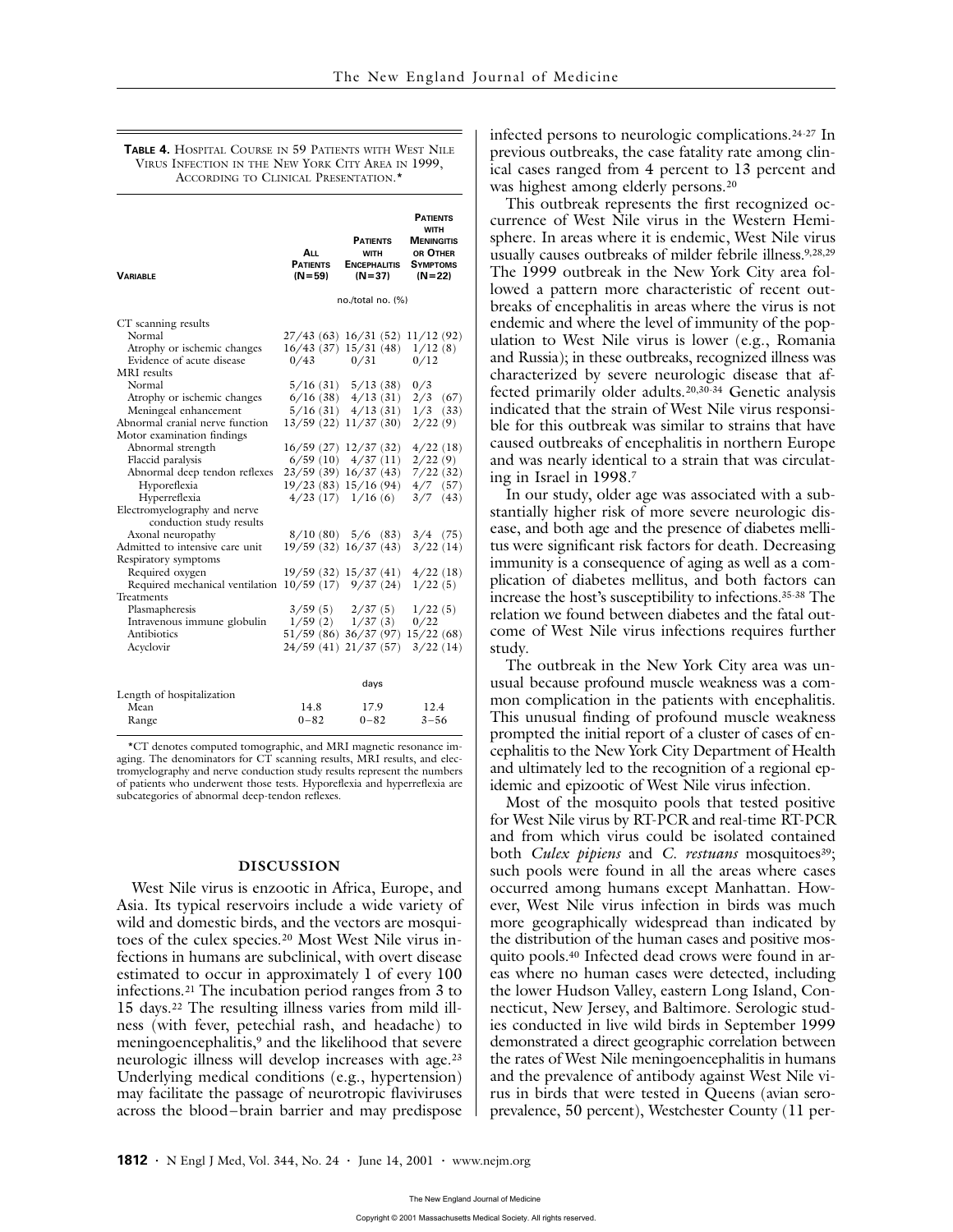| <b>FACTOR</b>                                                                              | <b>RELATIVE RISK (95% CONFIDENCE INTERVAL)</b> |                                                    |                                    |  |
|--------------------------------------------------------------------------------------------|------------------------------------------------|----------------------------------------------------|------------------------------------|--|
|                                                                                            | <b>MUSCLE</b><br><b>WEAKNESS</b>               | <b>ENCEPHALITIS WITH</b><br><b>MUSCLE WEAKNESS</b> | <b>DEATH</b>                       |  |
| Known history of immunosuppression                                                         | $1.6(1.0-2.6)$                                 | $1.4(0.4-11.1)$                                    | $2.1(0.5-8.1)$                     |  |
| Coronary artery disease                                                                    | $1.2(0.5-2.6)$                                 | $1.4(0.7-2.6)$                                     | $2.0(0.6-6.6)$                     |  |
| Hypertension                                                                               | $1.6(0.9-2.5)$                                 | $1.2(0.6-2.3)$                                     | $2.1(0.3-12.2)$                    |  |
| Diabetes mellitus                                                                          | $1.0(0.5-1.9)$                                 | $1.3(0.6-2.7)$                                     | $5.1(1.5-17.3)$                    |  |
| Age $\geq 75$ yr<br>Unadjusted<br>Adjusted for presence or absence<br>of diabetes mellitus | $1.4(0.8-2.3)$<br>$1.4(0.8-2.3)$               | $2.7(1.3-5.8)$<br>$2.4(1.3-4.6)$                   | $8.8(1.1-68.1)$<br>$8.5(1.2-59.1)$ |  |
| Muscle weakness                                                                            |                                                |                                                    | $4.6(0.7-31.6)$                    |  |
| Virus detected by PCR in cerebro-<br>spinal fluid†                                         | $0.7(0.3-1.8)$                                 | $2.3(0.6-9.0)$                                     | $1.0(0.2-5.0)$                     |  |

**TABLE 5.** RELATIVE RISKS OF MUSCLE WEAKNESS, ENCEPHALITIS WITH MUSCLE WEAKNESS, AND DEATH ASSOCIATED WITH VARIOUS PROGNOSTIC FACTORS IN 59 PATIENTS HOSPITALIZED WITH WEST NILE VIRUS INFECTION.\*

\*Muscle weakness was defined by evidence of flaccid paralysis, abnormal strength, or hyporeflexia on neurologic examination. The relative risks associated with a history of immunosuppression and with the presence of coronary artery disease, hypertension, and diabetes mellitus have been adjusted for age. PCR denotes polymerase chain reaction.

†Specimens of cerebrospinal fluid from 25 patients were available for testing by real-time reversetranscriptase PCR.

cent), Nassau County (7 percent), Brooklyn (5 percent), and Staten Island (2 percent).<sup>41</sup>

Recent data suggest that West Nile virus has become enzootic in the northeastern United States. In the winter after the 1999 outbreak, West Nile virus was isolated from overwintering culex mosquitoes collected in Queens.42,43 Surveillance of birds and mosquitoes during 2000 showed extensive epizootic activity centered in the New York City metropolitan area and extending throughout much of the eastern seaboard, with reports of dead birds that tested positive for West Nile virus from southern Vermont and New Hampshire down to North Carolina. However, a human outbreak of meningoencephalitis during the late summer and early fall of 2000 was limited to New York City (14 cases) and New Jersey (5 cases).<sup>43,44</sup>

West Nile virus will most likely spread beyond the northeast and may cause sporadic cases or outbreaks of West Nile virus disease in other regions of the United States. During the mosquito season (from late spring until the first sustained frost), physicians especially those along the eastern seaboard — should consider West Nile virus disease in the differential diagnosis of hospitalized patients with encephalitis (especially when it is accompanied by muscle weakness) and viral meningitis (especially in adults).43 Serologic testing remains the most reliable diagnostic method for West Nile virus infection in humans. Suspected cases should be reported to local public health departments, and appropriate laboratory specimens, including cerebrospinal fluid and serum samples obtained during the acute and convalescent phases, as well as autopsy specimens, should be submitted to state public health laboratories to be tested for West Nile virus. Treatment is supportive.

The 1999 West Nile virus disease outbreak again proves that, with the growing volume of international travel and commerce, exotic pathogens can move between continents with increasing ease. Physicians, veterinarians, laboratory workers, and public health officials must remain vigilant for unexpected outbreaks of imported diseases in the future.

Supported in part by the Epidemiology and Laboratory Capacity for Infectious Diseases cooperative agreement (U50/CCU212386-05) with the Centers for Disease Control and Prevention.

*We are indebted to our colleagues in the New York City, Westchester County, and Nassau County medical and laboratory communities: the New York City, Nassau County, and Westchester County Departments of Health, the Mayor's Office of Emergency Management (New York City), and the regional, local, and state public health agencies in the metropolitan area for their assistance and cooperation during the investigation of and response to the 1999 West Nile virus encephalitis outbreak; and to Jai Lingappa, Sarah Reagan, Larry Anderson, Allan Tindol, Greg Armstrong, Michelle Ginsberg, Tim Morris, the New York City Office of the Chief Medical Examiner, and New York City Department of Health staff for their contributions.*

#### **APPENDIX**

In addition to the authors, the members of the West Nile Outbreak Response working group were as follows: N. Cohen, D. Cimini, A. Ramon, I. Poshni, B. Maldin, A. Inglesby, A. Labowitz, K. Bornschlegel, E. Samoff, M.C. Vargas, R. Bhalla, E. Lee, G. Sacajiu, D. Malebranche, A. Sharma, M. Eisenberg, T. Chernesky, M. Volk, and D. Brown, New York